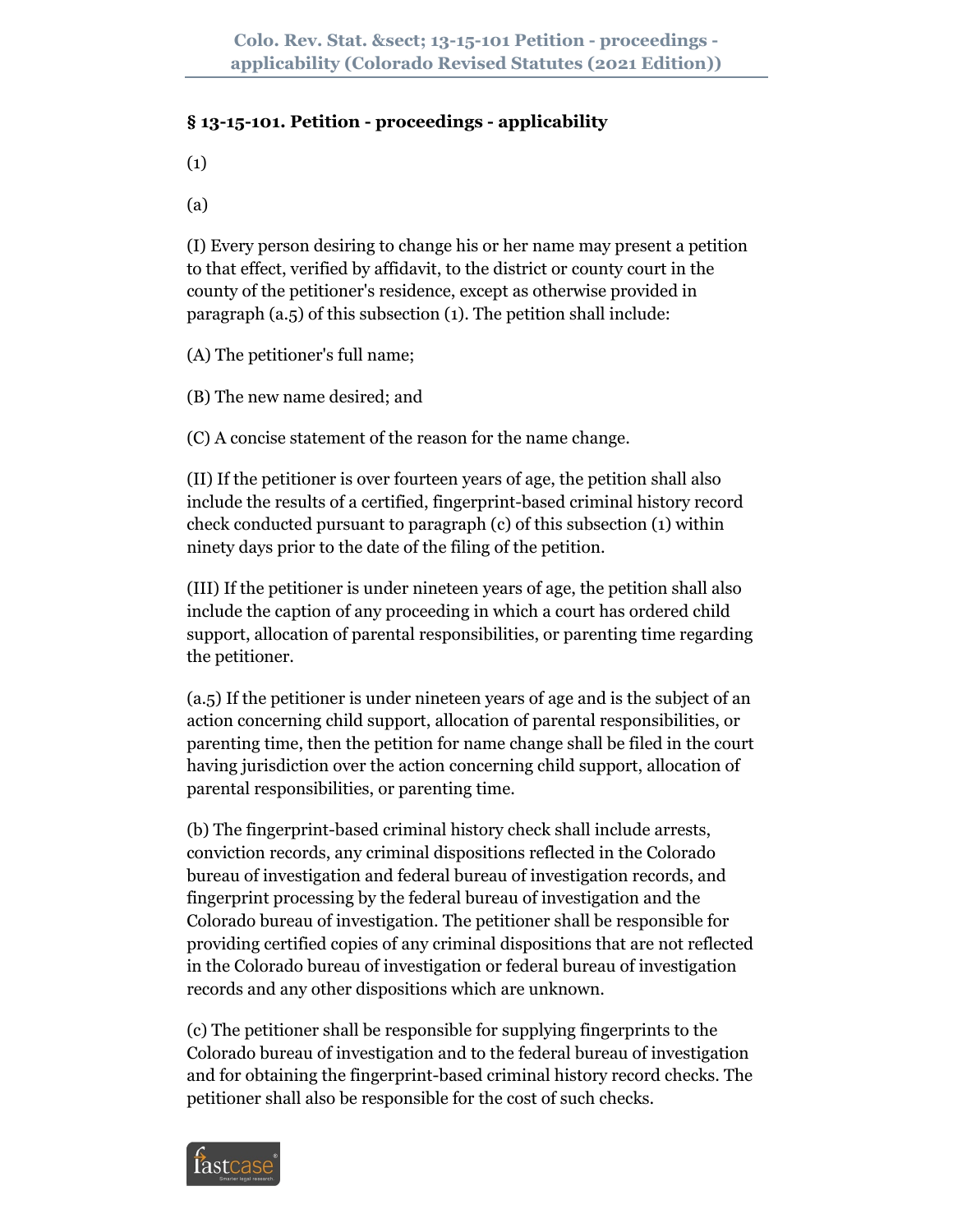(1.5) Unless the petitioner has shown good cause why the publication provisions of section 13-15-102 should not apply, the court shall order the petitioner to publish notice as provided in section 13-15-102 and file proof of the publication with the court.

(2)

(a) Upon receipt of proof of publication or upon an order of the court stating that publication is not required, the court, except as otherwise provided in paragraphs (b) and (c) of this subsection (2), shall order the name change to be made and spread upon the records of the court in proper form if the court is satisfied that the desired change would be proper and not detrimental to the interests of any other person.

(b) The court shall not grant a petition for a name change if the court finds the petitioner was previously convicted of a felony or adjudicated a juvenile delinquent for an offense that would constitute a felony if committed by an adult in this state or any other state or under federal law. If the certified, fingerprint-based criminal history check filed with the petition reflects a criminal charge for which there is no disposition shown, the court may grant the name change after affirmation in open court by the petitioner, or submission of a signed affidavit by the petitioner, stating he or she has not been convicted of a felony in this state or any other state or under federal law.

(c) (Deleted by amendment, L. 2005, p. 20, §1, effective February 23, 2005.)

(3) Notwithstanding the provisions of paragraph (b) of subsection (2) of this section, the court may grant a petition for a change of name of a petitioner who was previously convicted of a felony in this state or any other state or adjudicated a juvenile delinquent for an offense that would constitute a felony if committed by an adult in this state or any other state or under federal law if the court finds that the petitioner must have a legal name change in order to be issued in that name a driver's license or identification card from the department of revenue and if all of the following requirements are met:

(a) The petitioner meets all of the requirements of subsections (1) and (1.5) of this section and paragraph (a) of subsection (2) of this section;

(b) The proposed name change is to a name under which the petitioner was convicted or adjudicated; except that, for good cause, the court may allow a change to a name other than a name under which the petitioner was convicted or adjudicated;

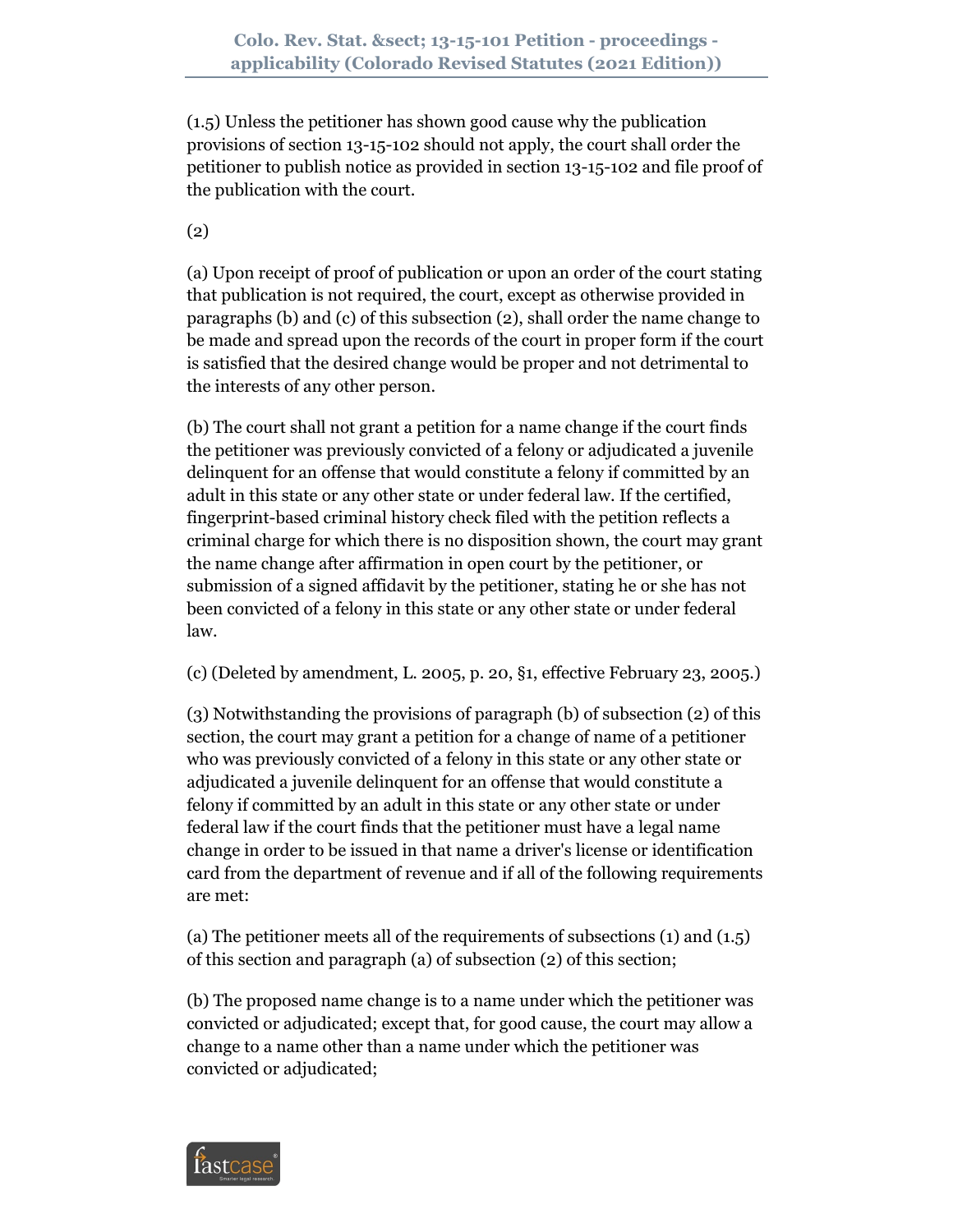(c) Prior to filing the petition, the name change applicant:

(I)

(A) Submits his or her fingerprints to the Colorado bureau of investigation and the federal bureau of investigation for purposes of obtaining a fingerprint-based criminal history records check along with a written request to add his or her proposed name as an alias to the name change applicant's criminal history record.

(B) The Colorado bureau of investigation is authorized to add an alias to a name change applicant's criminal history record upon request.

(II)

(A) Notifies the district attorney's office in any district in which the applicant was convicted of a felony that he or she is requesting a name change pursuant to this subsection (3).

(B) If the district attorney's office has a record of any victim of the applicant's crime, the district attorney's office shall send notice of the proposed name change to the victim.

(III) If, at the time the petition is filed, the applicant is in custody of the department of corrections, under an order for probation or community corrections, or incarcerated in a county jail, the applicant provides written notice to the supervising agency that he or she is requesting a change of name under this section; and

(IV) Provides the court with a copy of his or her criminal history record from both the Colorado bureau of investigation and the federal bureau of investigation and the criminal history report from the Colorado bureau of investigation reflects the addition of the proposed changed name as an alias; and

(d) The court finds that:

(I) The name change is not for the purpose of fraud, to avoid the consequences of a criminal conviction, or to facilitate a criminal activity; and

(II) The desired name change would be proper and not detrimental to the interests of any other person.

(4) The department of revenue shall not issue a driver's license or an identification card in the new name of a name change applicant unless the

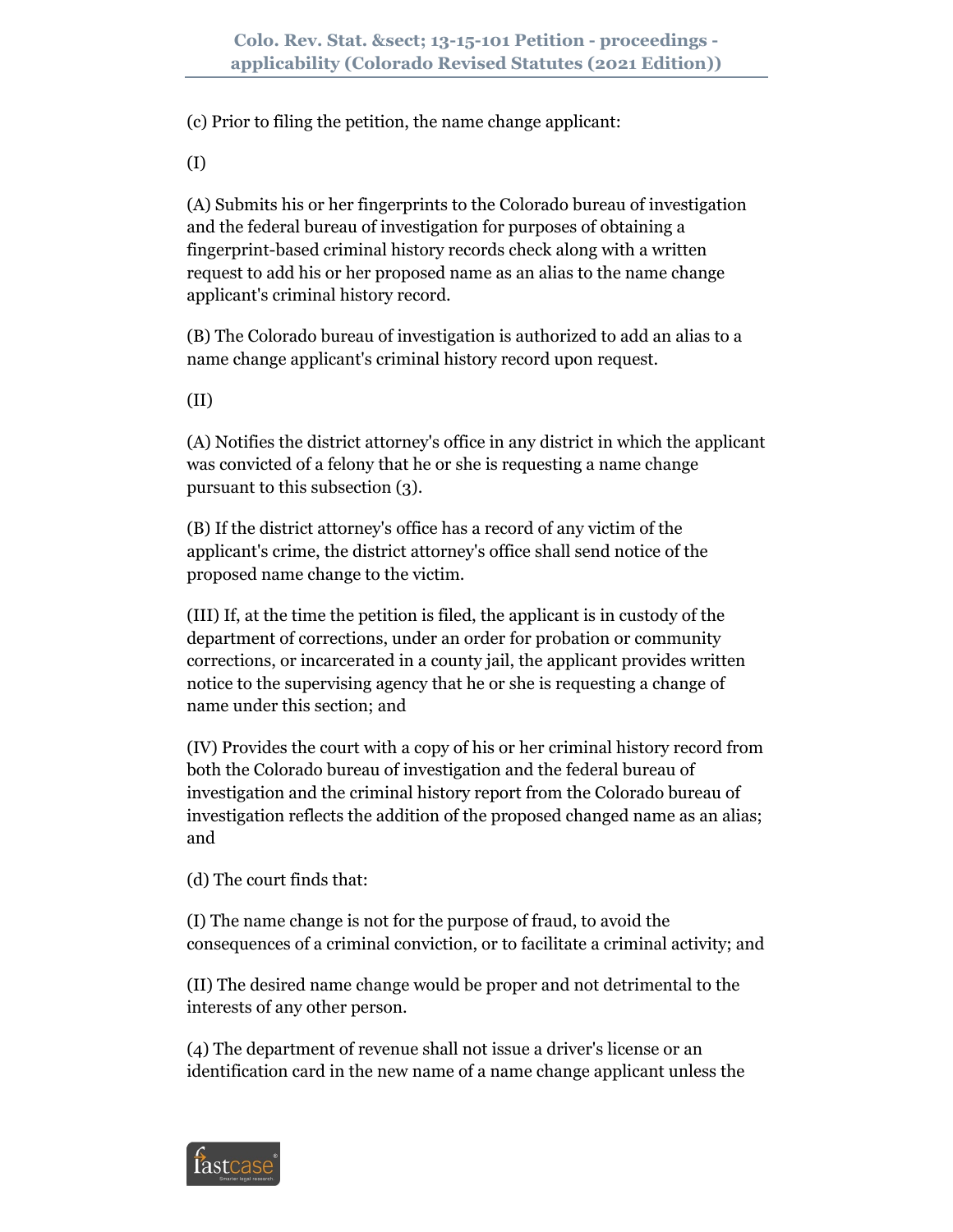name change applicant submits a court order changing the applicant's name pursuant to this section.

 $(5)$ 

(a) If a petitioner is seeking a name change to harmonize name discrepancies necessary to be issued an identification card, the petitioner:

(I) If the petitioner attempted to obtain a fingerprint-based criminal history record check and results were inconclusive or unreadable, may submit, in lieu of a fingerprint-based criminal history record check, a name-based criminal history record check with all previously used names using the records of both the federal and Colorado bureaus of investigation and an attestation under penalty of perjury that the petitioner has not been convicted of a felony; and

(II) Need not publish the name change under section 13-15-102.

(b) To qualify for the simplified name change process in this subsection (5), the petitioner must:

(I) Sign an affidavit that the purpose of the name change is to obtain an identification card issued by the department of revenue and that the desired name change would be proper and not detrimental to the interests of any other person; and

(II) Be at least seventy years of age.

(6) The provisions of this section do not apply to a motion filed pursuant to section 14-10-120.2, C.R.S., requesting restoration of a prior full name after entry of a decree of dissolution or legal separation.

(Amended by 2016 Ch. 55, §2, eff. 9/1/2016. Amended by 2014 Ch. 306, §3, eff. 8/6/2014. G.L. § 1850. G.S. § 2452. R.S. 08: § 4348. C.L. § 6484. CSA: C. 30, § 1. CRS 53: § 19-1-1. C.R.S. 1963: § 20-1-1. L. 65: p. 425, § 1. L. 87: Entire section amended, p. 1576, § 15, effective July 10. L. 2002: Entire section amended, p. 1141, § 1, effective June 3. L. 2004:  $(1)(a)$  and  $(1)(c)$ amended, p. 75, § 2, effective September 1; (1)(a) and (2) amended and  $(1.5)$ added, p. 119, § 1, effective September 1. L. 2005: (1)(a) and (2)(c) amended and (1)(a.5) added, p. 20, § 1, effective February 23. L. 2010: (3) and (4) added, (SB 10-006), ch. 341, p. 1579, §5, effective June 5. L. 2014: (5) added, (SB 14-087), ch. 306, p. 1298, § 3, effective August 6. L. 2016: (6) added, (HB 16-1085), ch. 55, p. 134, § 2, effective September 1.)

Amendments to subsection (1)(a) by House Bill 04-1052 and House Bill 04- 1195 were harmonized.

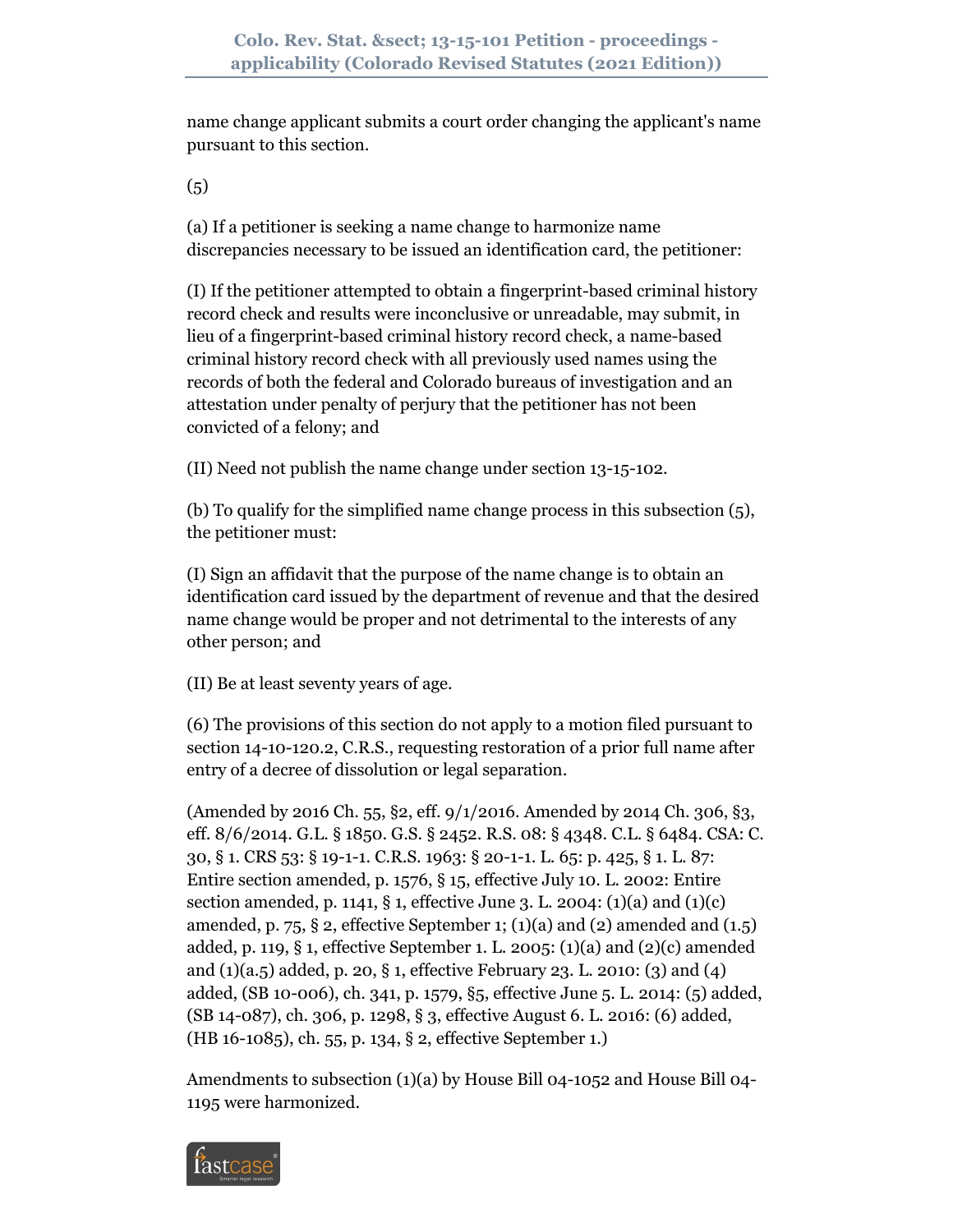## **ANNOTATION**

**At common law a person could adopt another name at will.** In re Knight, 36 Colo. App. 187, 537 P.2d 1085 (1975).

**Statutes setting forth procedures to be followed in changing a name merely provide an additional method** beyond the common law for making the change. In re Knight, 36 Colo. App. 187, 537 P.2d 1085 (1975); In re Nguyen, 684 P.2d 258 (Colo. App. 1983), cert. denied, 469 U.S. 1108, 105 S. Ct. 785, 83 L. Ed. 2d 779 (1985).

**Trial court has the power, founded in common law, to order a change of name of a minor child** in a dissolution of marriage action but court should consider those factors applicable to a statutory name change in determining whether to grant a parent's request. In re Nguyen, 684 P.2d 258 (Colo. App. 1983), cert. denied, 469 U.S. 1108, 105 S. Ct. 785, 83 L. Ed. 2d 779 (1985).

**Statutory change encouraged.** It is more advantageous to the state to have a statutory method of changing names followed, and for that reason applications under the statute should be encouraged, and generally should be granted unless made for a wrongful or fraudulent purpose. In re Knight, 36 Colo. App. 187, 537 P.2d 1085 (1975).

**Basis for denial.** While a court has wide discretion in matters of a name change, it should not deny the application for a change of name as being improper unless special circumstances or facts are found to exist. Included in these would be unworthy motive, the possibility of fraud on the public, the choice of a name that is bizarre, unduly lengthy, ridiculous, or offensive to common decency and good taste, or if the interests of a wife or child of the applicant would be adversely affected thereby. In re Knight, 36 Colo. App. 187, 537 P.2d 1085 (1975).

**Hearing prior to denial.** Before a court denies a request for a change of name under the statute, it should conduct an evidentiary hearing to determine if good and sufficient cause exists to deny the application. In re Knight, 36 Colo. App. 187, 537 P.2d 1085 (1975).

**When a child was given the noncustodial parent's surname** prior to the dissolution of the parent's marriage, the noncustodial parent has a continuing interest in the minor child's use of that surname. Hamman v. County Court, 753 P.2d 743 (Colo. 1988).

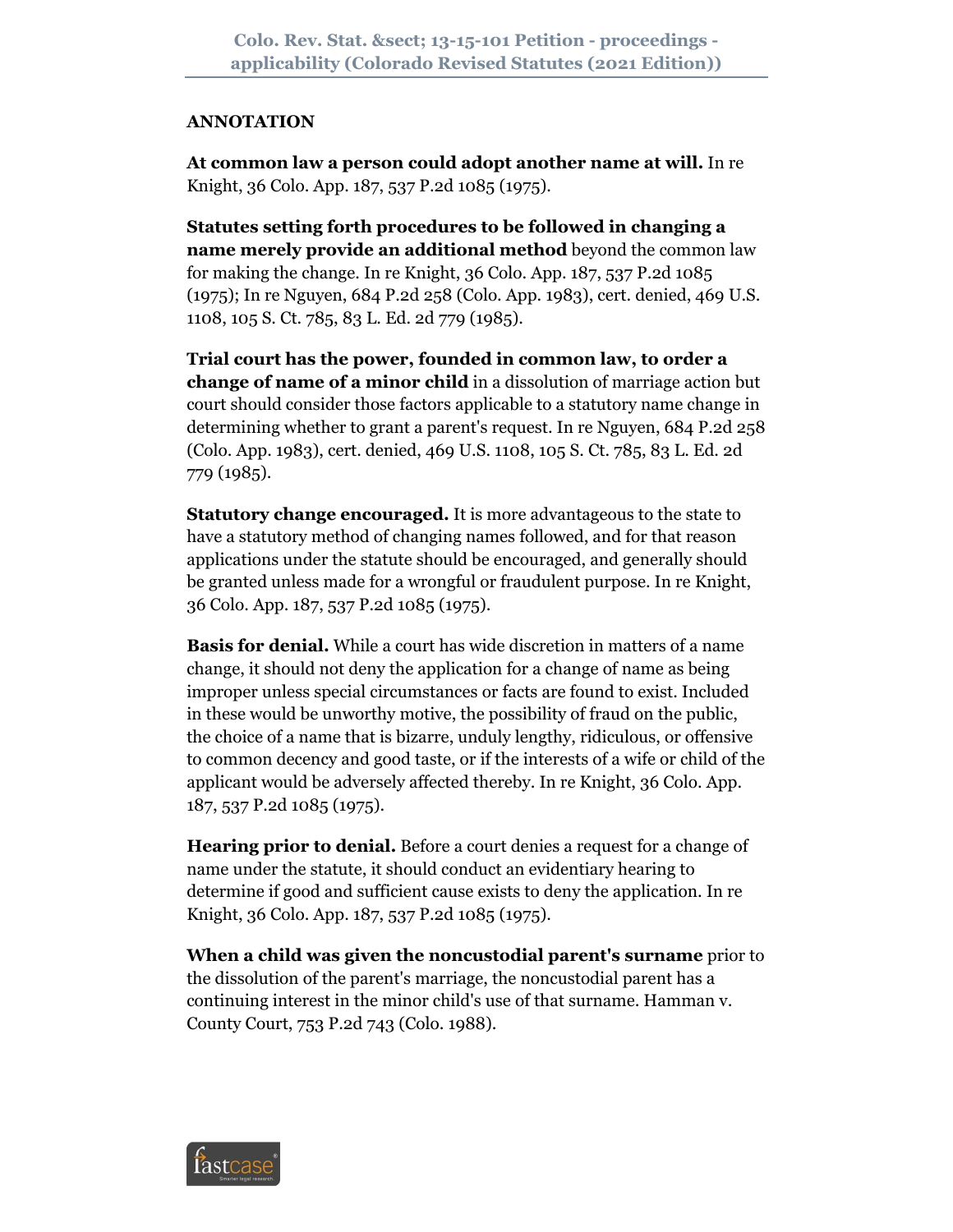But, the noncustodial parent does not necessarily have the power to prevent a name change merely by making known his objections. Hamman v. County Court, 753 P.2d 743 (Colo. 1988).

**Notice requirement.** Noncustodial parent, as an interested party, is entitled to reasonable notice of the filing of a petition requesting name change by the custodial parent. Hamman v. County Court, 753 P.2d 743 (Colo. 1988).

Such notice should be reasonably calculated to notify the noncustodial parent of the pending action in a time and manner which allows participation in the proceeding if the noncustodial parent wishes. Hamman v. County Court, 753 P.2d 743 (Colo. 1988).

For the legislative declaration in the 2010 act adding subsections (3) and (4), see section 1 of chapter 341, Session Laws of Colorado 2010.